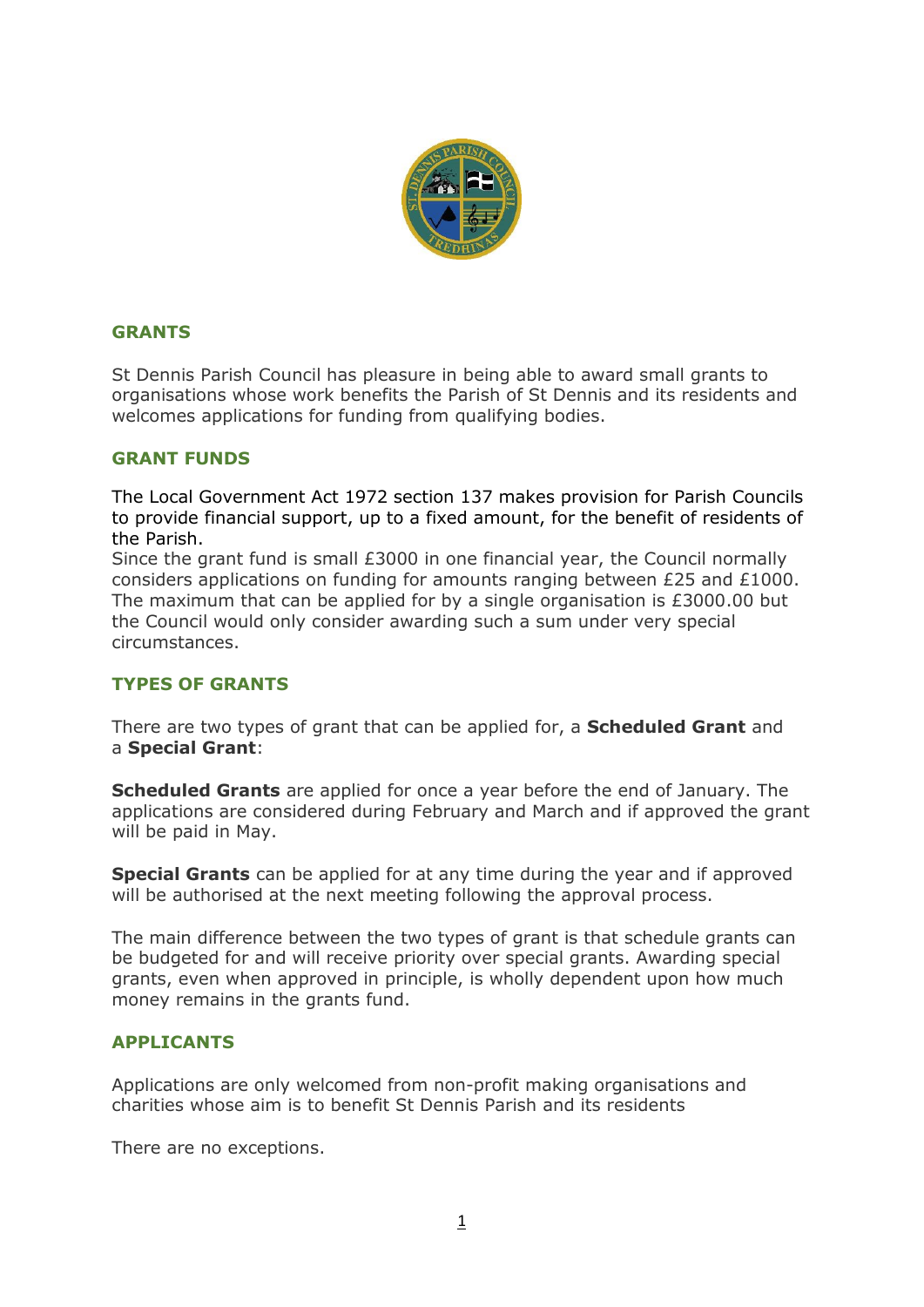# **GRANT APPLICATION FORM**

Name of Organisation

Correspondence Address

Contact Name

Telephone Number

Email Address

Registered Charity? Yes/No

If Yes, Charity Number:

For what purpose is the grant required?

Have you applied for any grants from any other source?

If Yes give source / result of the application:

Amount of grant required £

Who will benefit from the project?

Signed:

Date:

Please note:

- 1. for grants of £1000.00 and under, a copy of recent bank statement with a supporting financial statement is required
- 2. Over £1000.00 St Dennis Parish Council will need a copy of your last year end annual accounts
- 3. Should the grant be approved The Parish Council will require a statement of how the money was used and when, within 12 months of receipt of the grant (this is a statutory requirement)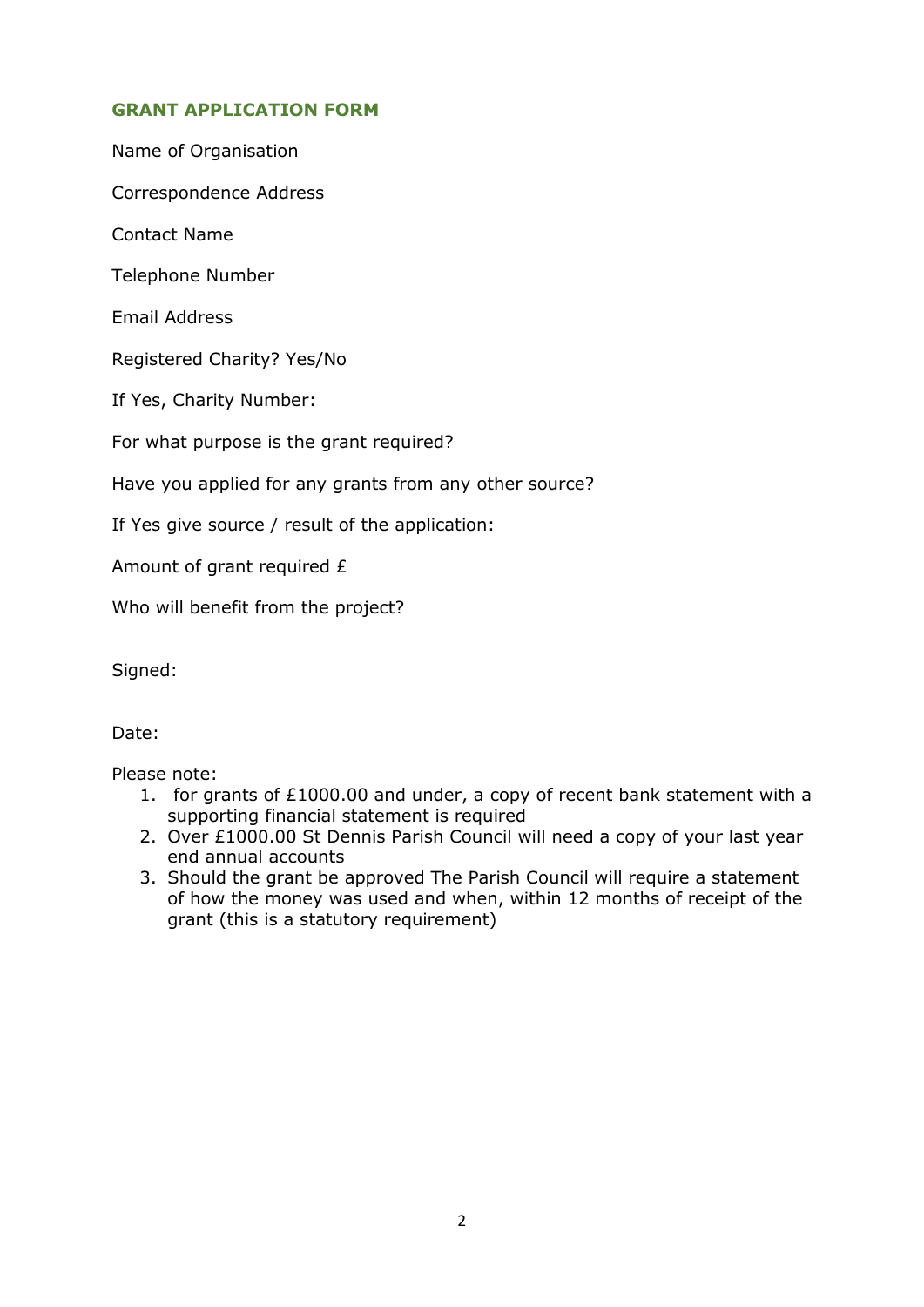

# **Grant Privacy Notice**

# **1. Introduction – Explanation Privacy and the Policy**

The provision of grants to community groups is part of St Dennis Parish Council services and they are the Data Controller for this service. Data Protection number: ZA089226 St Dennis parish Council are committed to protecting and respecting your privacy.

This privacy notice sets out the basis by which any personal data we collect from you, or that you provide to us, will be processed by us, in accordance with the General Data Protection Regulations (GDPR and the Data Protection Act.

## **2. Purpose of data Processing**

St Dennis Parish Council needs to collect information about you in order to process your application. The Parish Council retains historical information in line with retention schedules or for as long as we are legally required to. The information given on this application will be retained for seven years.

## **3. Why we need information about you**

- To allow us to provide you with grant funding
- To help monitor and improve our service to you

## 4. **How we will use your information**

The Parish Council is required to process your information where it is necessary for compliance with a legal obligation to provide you with this funding. When we process your data if it is done in accordance with a statutory requirement we will advise you of the statutory basis for process.

## **5. Who we will share your information with**

We will only use the information collected for the purpose of issuing you a grant. This service is provided in conjunction with partners on your behalf. Sometimes information will need to be shared with these 3<sup>rd</sup> parties to fulfil your request and our legal obligations.

Whenever your consent to share your information is required, we will always ask you and clearly explain why we are asking.

## **6. Your personal data**

Your personal information belongs to you and you have the right to:

• Be informed of how we will process it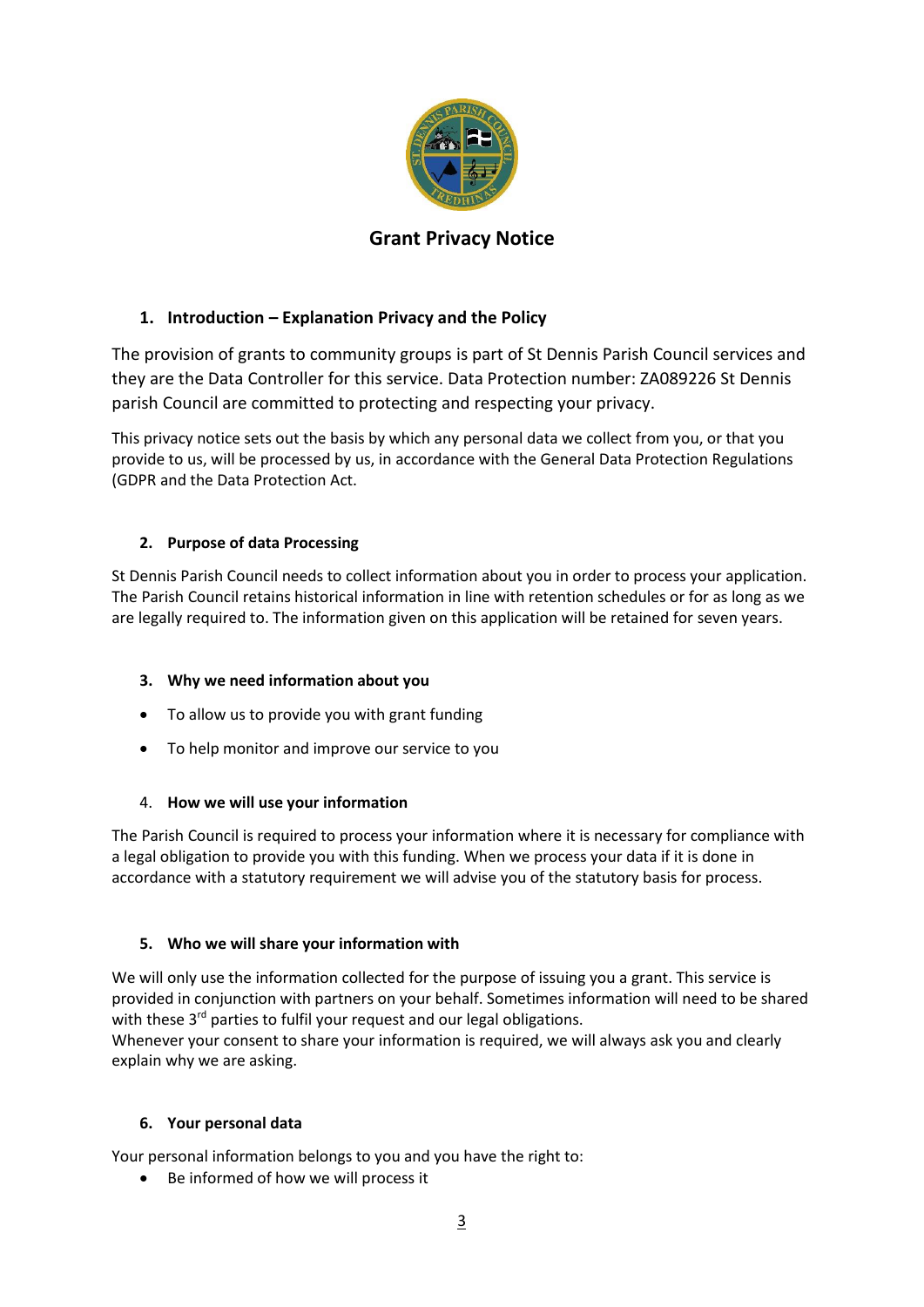- Request a copy of what we hold about you and in commonly used electronic format if you wish
- Have it amended if it is incorrect or incomplete
- Have it deleted (where there is no legal requirement to retain it)
- Withdraw your consent if you no longer wish us to process it
- Restrict how we process it
- Object to us using it for marketing or research or promotional purposes (if it is used for this purpose)
- Object to us using it in relation to legal tasks or in the exercise of an official duty

## **7. Accessing your data**

If you would like to access any of the information we hold about you or if you have any concerns regarding the way we have processed your information, please contact:

Data Protection Officer St Dennis Parish Council Claytawc Building Fore Street St Dennis PL26 8AF Email: [clerk@stdennisparishcouncil.org.uk](mailto:clerk@stdennisparishcouncil.org.uk) Tel: 01726 821700

## **8. Complaints, Compliments and Comments**

Please contact us if you have any questions about this Privacy Notice or the personal data we hold about you or to exercise all relevant rights, queries or complaints at:

St Dennis Parish Council ClayTAWC Building Fore Street St Dennis PL26 8AF Tel: 01726 821700 Email: clerk @stdennisparishcouncil.org.uk

We would prefer any complaints to be made to us initially so that we can have the opportunity to see if we can put things right. However, if you are unhappy with the way we have processed your information or how we have responded to your request to exercise your rights in relation to your data, you can raise your concerns directly with the information Commissioners officer: 0303 123 1113 or via emailhttps://ico.orgbal/ntactusmail/ or at the Information Commissioner's Office, Wycliffe House, Water Lane, Wilmslow, SK9 5AF.